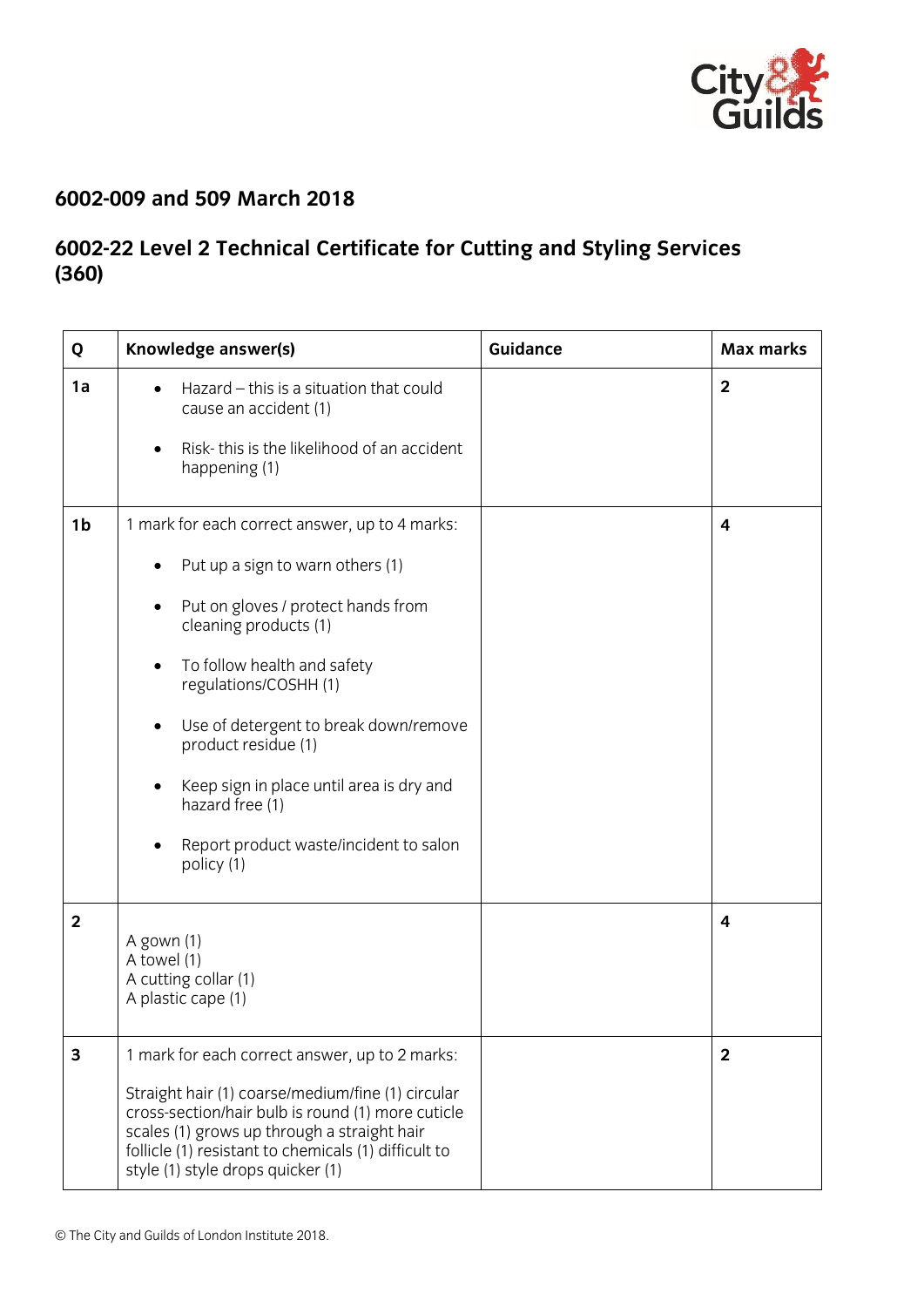| Q  | Knowledge answer(s)                                                                                                                                                                                                                                                                                                                                                                                                                                            | Guidance | <b>Max marks</b> |
|----|----------------------------------------------------------------------------------------------------------------------------------------------------------------------------------------------------------------------------------------------------------------------------------------------------------------------------------------------------------------------------------------------------------------------------------------------------------------|----------|------------------|
| 4a | Hair loss (1)<br>Smooth/circular bald patches (1)<br>Hair prematurely going into telogen (1)                                                                                                                                                                                                                                                                                                                                                                   |          | 3                |
| 4b | 1 mark for each correct answer, up to 4 marks:<br>Alopecia areata – will have an effect on the style<br>choice (1) adaptation of style choice (1) hair may<br>need to be left longer to cover areas over (1) not<br>thinning the hair around the area to retain bulk<br>(1) may need to texturise in the area to avoid<br>steps/lines (1) adapting tension (1)                                                                                                 |          | 4                |
| 5a | Fast/quick backward and forward<br>movement/rubbing movement/up and down (1)                                                                                                                                                                                                                                                                                                                                                                                   |          | 1                |
| 5b | 1 mark for each correct answer, up to 4 marks:<br>Use of rotary massage / avoid<br>overstimulation of the scalp/sebaceous<br>gland (1)<br>Choice of shampoo (1) to counteract<br>sebaceous oil present (1)<br>Use cooler/tepid water / avoid extreme<br>water temperature (1)<br>First shampoo application should be on<br>dry hair (1) repeat the shampoo<br>application if necessary (1) application of<br>conditioner only to mid-lengths and<br>ends $(1)$ |          | 4                |
| 6  | 1 mark for each correct answer, up to 2 marks:<br>Can cause the hair to look dull (1), can cause the<br>hair to tangle (1), look greasy/lank (1) feel<br>hard/stiff (1) looks darker (1) difficult to style (1)<br>could impact future services (1) affect finished<br>look(1)                                                                                                                                                                                 |          | $\mathbf{2}$     |
| 7  | 1 mark for each correct answer, up to 2 marks:<br>By using a large toothed comb (1)<br>By detangling from point to root (1)<br>Gentle use of towel to remove excess moisture<br>(1)                                                                                                                                                                                                                                                                            |          | $\overline{2}$   |
| 8a | Elasticity (1)<br>Porosity (1)                                                                                                                                                                                                                                                                                                                                                                                                                                 |          | $\mathbf{2}$     |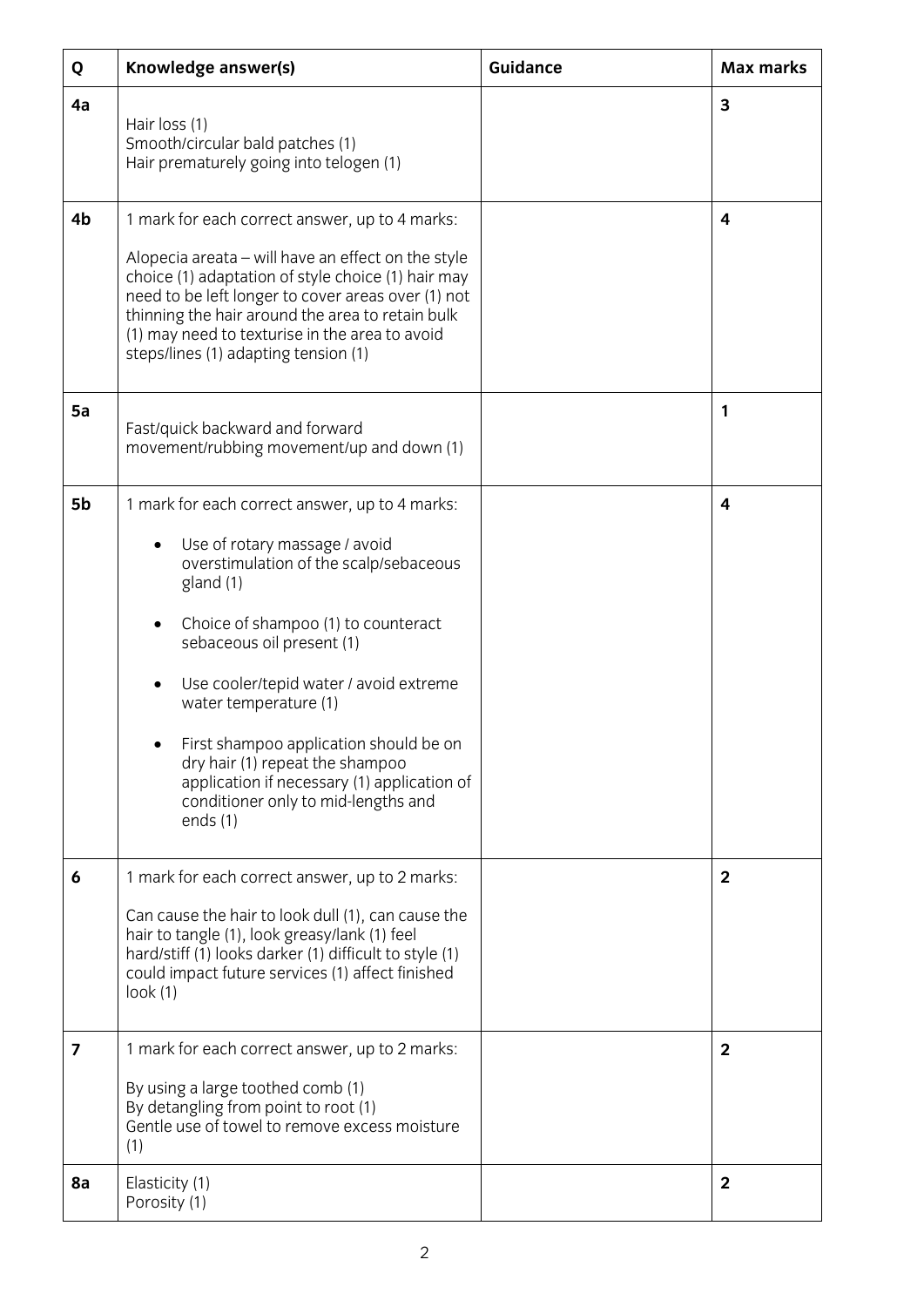| Q               | Knowledge answer(s)                                                                                                                                                                                                                                                                                                                                                                                                                                                                                                                                                                                                                                                                                                                                                                                                                                                   | <b>Guidance</b>                                                                                                                                      | <b>Max marks</b> |
|-----------------|-----------------------------------------------------------------------------------------------------------------------------------------------------------------------------------------------------------------------------------------------------------------------------------------------------------------------------------------------------------------------------------------------------------------------------------------------------------------------------------------------------------------------------------------------------------------------------------------------------------------------------------------------------------------------------------------------------------------------------------------------------------------------------------------------------------------------------------------------------------------------|------------------------------------------------------------------------------------------------------------------------------------------------------|------------------|
| 8b              | 1 mark for each correct answer, up to 3 marks:                                                                                                                                                                                                                                                                                                                                                                                                                                                                                                                                                                                                                                                                                                                                                                                                                        |                                                                                                                                                      | 3                |
|                 | Hair classifications (1), head, face and body<br>shape (1) facial features (1), hair growth patterns<br>(1), alopecia (1), client lifestyle (1) contra-<br>indications/infestations/infections (1) density (1)<br>length (1) unrealistic client expectations (1)                                                                                                                                                                                                                                                                                                                                                                                                                                                                                                                                                                                                      |                                                                                                                                                      |                  |
| 9               | 1 mark for each correct answer, up to 4 marks:<br>Head/face/body shape/features (1) to<br>٠<br>complement/enhance/camouflage (1)<br>Hair growth patterns (1) may have to<br>$\bullet$<br>adapt the length of hair/shape of fringe<br>(1)<br>Client positioning (1) to ensure finished<br>cut is evenly balanced (1)<br>Cutting technique used (1) Use club<br>$\bullet$<br>cutting to retain bulk (1)<br>Keep hair damp throughout the service<br>$\bullet$<br>(1) to help ensure even tension is<br>applied to the hair (1)<br>Section the hair/even<br>$\bullet$<br>sections/methodical sectioning (1) to<br>help maintain guidelines (1)<br>Using a 0° angle (1) to avoid graduation<br>(1)<br>Test results (1) to determine the<br>condition of the hair (1)<br>Lifestyle (1) expectations of<br>$\bullet$<br>occupation/time restraints/disposable<br>income (1) | A maximum of 2 marks can be<br>awarded if no description<br>given.<br>Maximum marks can only be<br>achieved if linked expansion<br>points are given. | 4                |
| 10a             | 1 mark for each correct answer, up to 2 marks:                                                                                                                                                                                                                                                                                                                                                                                                                                                                                                                                                                                                                                                                                                                                                                                                                        |                                                                                                                                                      | $\overline{2}$   |
|                 | Section the hair (1), keep the hair damp<br>throughout (1), maintain tension (1) styling<br>products (1) direction of air flow/use of nozzle<br>(1)                                                                                                                                                                                                                                                                                                                                                                                                                                                                                                                                                                                                                                                                                                                   |                                                                                                                                                      |                  |
| 10 <sub>b</sub> | 1 mark for each correct answer, up to 6 marks:<br>Use of heated styling equipment (1) *to<br>prolong the durability of the style (1) to<br>add volume/firm curls/texture on fine<br>hair $(1)$                                                                                                                                                                                                                                                                                                                                                                                                                                                                                                                                                                                                                                                                        | A maximum of 3 marks can be<br>awarded if <b>only</b> finishing<br>techniques identified.<br>Maximum of two expansion<br>points per finishing        | 6                |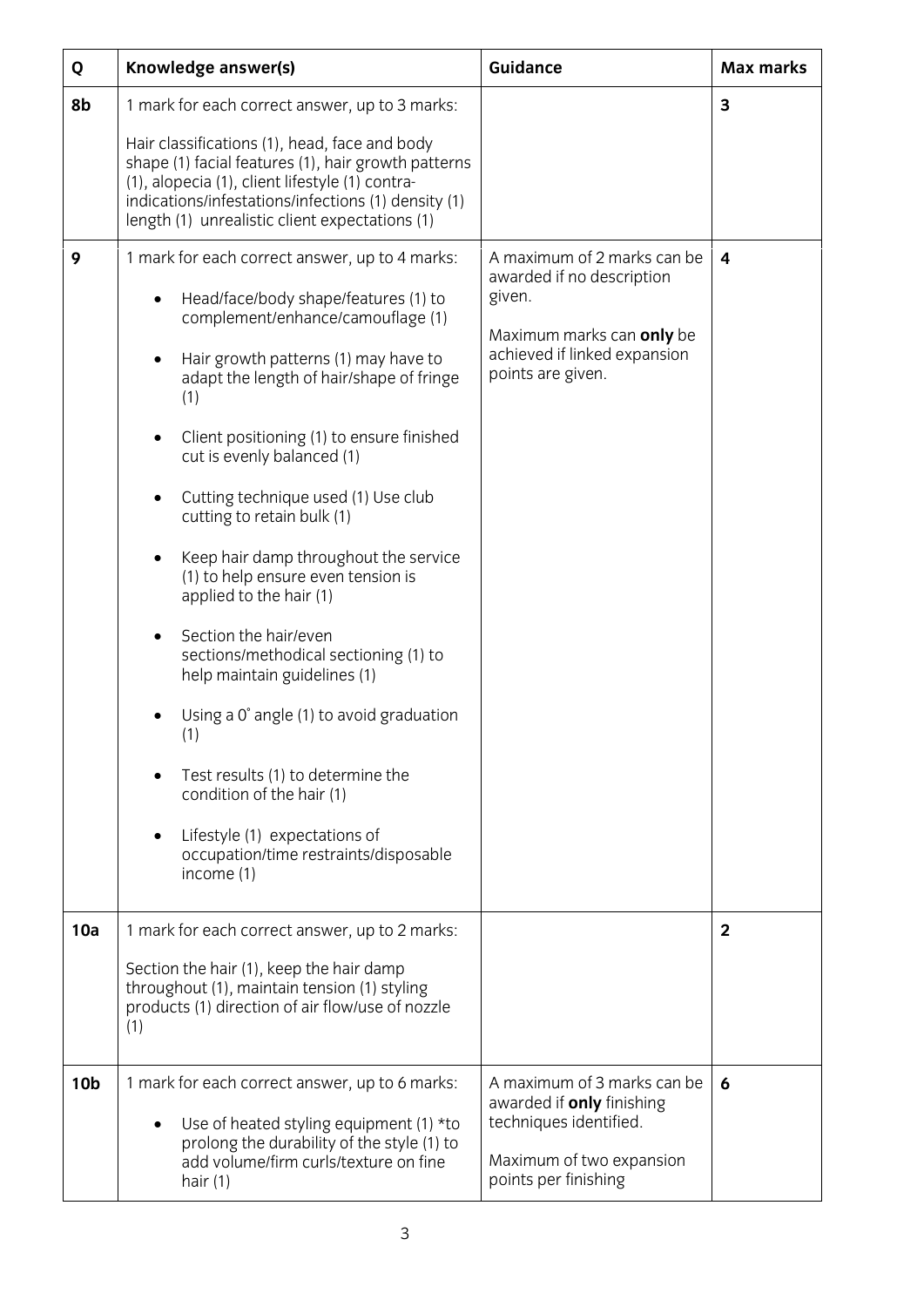| Q               | Knowledge answer(s)                                                                                                                                                                                                                                                                                                                                                                                                                                                                                                                                                                                                                                                                                                                          | <b>Guidance</b>                                                                                                                                                                                                                                                                                                                                                                                                                                                                                                                                        | <b>Max marks</b> |
|-----------------|----------------------------------------------------------------------------------------------------------------------------------------------------------------------------------------------------------------------------------------------------------------------------------------------------------------------------------------------------------------------------------------------------------------------------------------------------------------------------------------------------------------------------------------------------------------------------------------------------------------------------------------------------------------------------------------------------------------------------------------------|--------------------------------------------------------------------------------------------------------------------------------------------------------------------------------------------------------------------------------------------------------------------------------------------------------------------------------------------------------------------------------------------------------------------------------------------------------------------------------------------------------------------------------------------------------|------------------|
|                 | Use Velcro roller with heat $(1)^*$ to<br>prolong the durability of the style (1) to<br>add root lift/firm curls/texture on fine<br>hair $(1)$<br>Pin to support curl (1) to ensure shape is<br>٠<br>maintained until hair is cooled (1)<br>Back combing or back brushing (1) to<br>$\bullet$<br>support the style (1) to add<br>structure/height/volume (1)<br>Dressing hair up and secure (1) to match<br>$\bullet$<br>client requirements<br>Applying finishing products (1) to form a<br>$\bullet$<br>barrier to humidity (1) to protect against<br>environmental conditions (wind/sun) (1)<br>to hold the style in place (1) to add<br>shine/texture (1)<br>Use of ornamentation (1) to<br>$\bullet$<br>enhance/complement the look (1) | technique.<br>Do not credit similar<br>expansion points twice.                                                                                                                                                                                                                                                                                                                                                                                                                                                                                         |                  |
| 11a             | Wind the hair point to root and place directly<br>onto its own base section (1)                                                                                                                                                                                                                                                                                                                                                                                                                                                                                                                                                                                                                                                              |                                                                                                                                                                                                                                                                                                                                                                                                                                                                                                                                                        | 1                |
| 11 <sub>b</sub> | Wind the hair point to root and place below its<br>own base section (1)                                                                                                                                                                                                                                                                                                                                                                                                                                                                                                                                                                                                                                                                      |                                                                                                                                                                                                                                                                                                                                                                                                                                                                                                                                                        | 1                |
| 11c             | Brush the hair thoroughly (1)                                                                                                                                                                                                                                                                                                                                                                                                                                                                                                                                                                                                                                                                                                                | Do not accept:<br>comb-through                                                                                                                                                                                                                                                                                                                                                                                                                                                                                                                         | 1                |
| 12              | <b>Indicative content:</b><br>The candidate's discussion will include, but is<br>not limited to:<br>Difficulties/challenges that could be<br>encountered, suitability<br>Hair characteristics, density, texture, elasticity,<br>porosity, hair growth patterns - adapting for<br>these.<br>Hair classification<br>Contra-indications/adverse skin and scalp<br>conditions<br>Client requirements<br>Tools and techniques - limitation and benefits to                                                                                                                                                                                                                                                                                        | Band 1 $(1 - 4$ marks)<br>A brief discussion that shows<br>little or no acknowledgement<br>for the suitability and<br>difficulties that could be<br>encountered when offering<br>services. The response is<br>brief, under developed, lacks<br>clarity and is not entirely<br>relevant and/or accurate. The<br>response demonstrates basic<br>understanding of some of the<br>techniques that would be<br>used to achieve the client<br>requirements. Links between<br>tools, products and<br>techniques for the specific<br>scenario are weak or non- | 12               |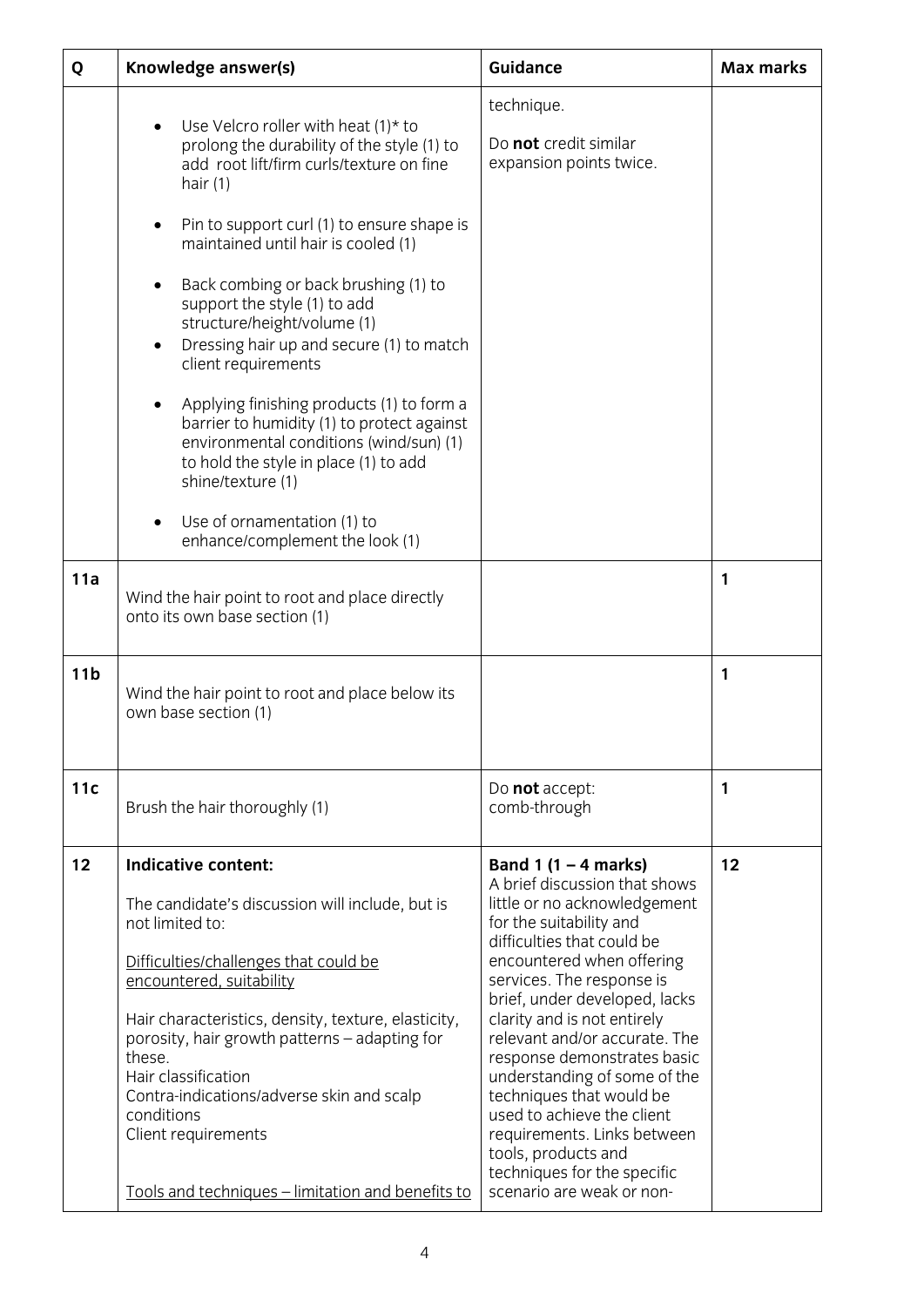| Q | Knowledge answer(s)                                                                                                                                                                                                                                                                                                                                                                                                                                   | <b>Guidance</b>                                                                                                                                                                                                                                                                                                                                                                                                                                                                                                                                                                                                                                                                                                                                                                                                                                                                                                                                                                                                                                                                                                                                                                                                        | <b>Max marks</b> |
|---|-------------------------------------------------------------------------------------------------------------------------------------------------------------------------------------------------------------------------------------------------------------------------------------------------------------------------------------------------------------------------------------------------------------------------------------------------------|------------------------------------------------------------------------------------------------------------------------------------------------------------------------------------------------------------------------------------------------------------------------------------------------------------------------------------------------------------------------------------------------------------------------------------------------------------------------------------------------------------------------------------------------------------------------------------------------------------------------------------------------------------------------------------------------------------------------------------------------------------------------------------------------------------------------------------------------------------------------------------------------------------------------------------------------------------------------------------------------------------------------------------------------------------------------------------------------------------------------------------------------------------------------------------------------------------------------|------------------|
|   | selection, use and adaptation<br>Tools and equipment – scissors, cutting comb,<br>hand dryer, nozzle, brushes, heated styling<br>equipment.<br>Cutting techniques - club-cutting, texturising,<br>freehand, use of guidelines and tension.<br>Drying techniques - blow-dry, sectioning, use of<br>angles to gain volume/body, direction required<br>to achieve the finished look.<br>Finishing techniques - straightening                             | existent. The overall analysis<br>is simplistic with little or no<br>use of examples to support<br>any points raised. Overall the<br>discussion lacks structure and<br>coherency.<br>To access the higher marks,<br>the response will be mainly<br>relevant and accurate. Some<br>relevant examples will have<br>been used to support the<br>scenario.                                                                                                                                                                                                                                                                                                                                                                                                                                                                                                                                                                                                                                                                                                                                                                                                                                                                 |                  |
|   | Look - suitability of methods for achieving style<br>Short graduation – reference to angles used,<br>sectioning techniques, consideration and<br>adaption for strong hair growth patterns<br>Checking for weight and balance - cross<br>checking, style manageability<br>Product use pros and cons of different product<br>choices for hair and scalp condition<br>Use of styling and finishing products e.g. heat<br>protectors, sprays, mousse, wax | Band $2(5 - 8$ marks)<br>A relevant discussion which<br>clearly shows some<br>consideration to the<br>suitability and challenges that<br>could be encountered in<br>achieving the desired style.<br>The response is accurate and<br>coherent in the main. Displays<br>reasonable breadth and<br>depth of relevant knowledge<br>across the techniques, tools<br>and products, angles used<br>when cutting and drying as<br>appropriate. Some areas may<br>be covered in more detail<br>than others. Within this<br>knowledge there is some<br>evidence of discussion<br>around the benefits and<br>limitations which<br>demonstrates some linkages<br>to how these impact services.<br>Most opinions and ideas are<br>justified. The overall<br>discussion will be presented<br>in a clear format and the use<br>of terminology mostly<br>appropriate.<br>To access higher marks in the<br>band, the discussion will be<br>mostly detailed and contain<br>some justifications. The<br>overall discussion will be<br>presented clearly and with<br>some logical structure<br>Band 3 (9 - 12 marks)<br>A focussed and detailed<br>discussion that shows<br>thorough consideration to the<br>suitability and wide range of |                  |